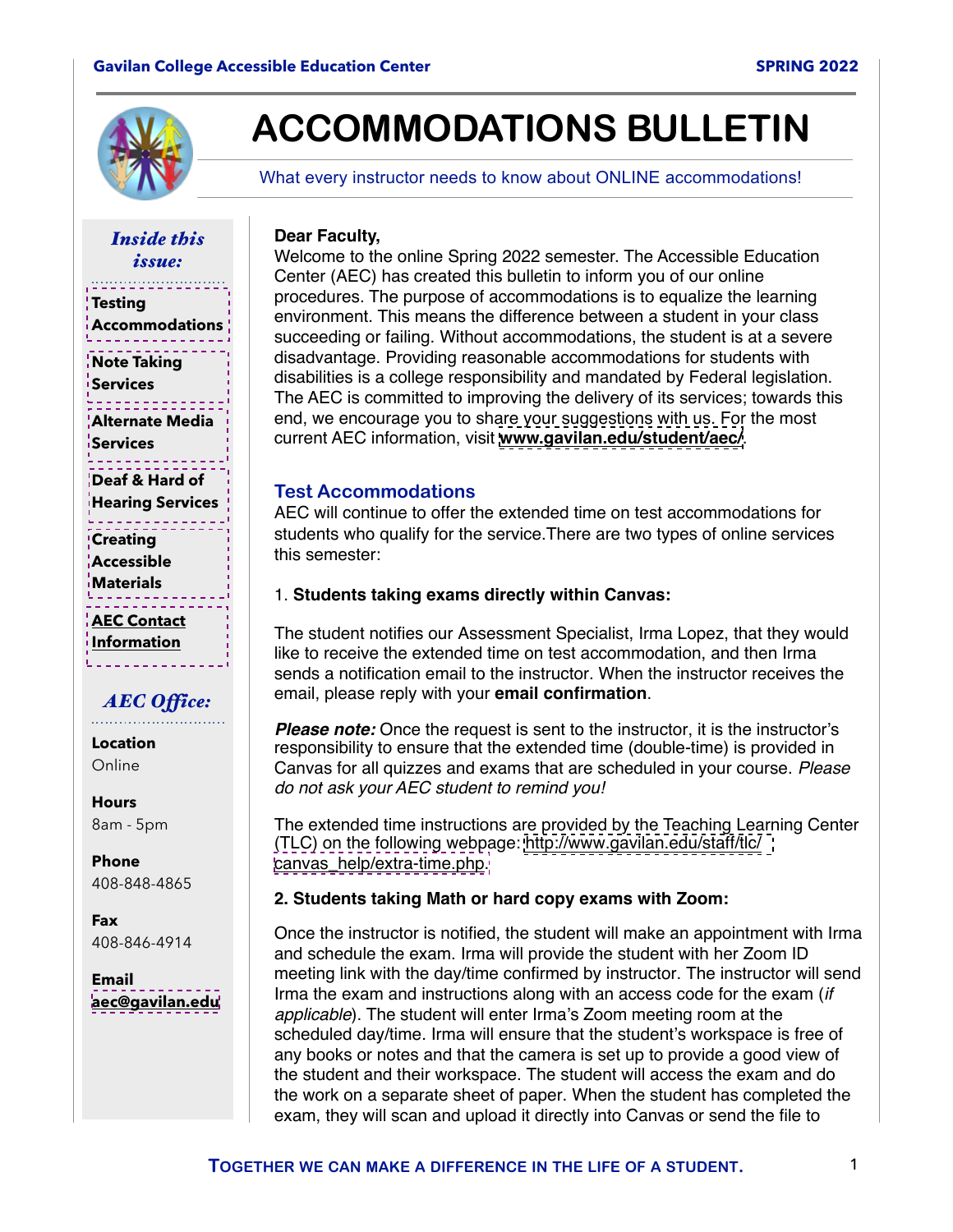#### <span id="page-1-0"></span>**Gavilan College Accessible Education Center [SPRING 2022](#page-0-0)**

Irma. Irma will send the scanned completed exam to the instructor (*if applicable*). If the student misses their scheduled exam time, the instructor must give permission to the student and Irma to reschedule the exam.

Special arrangements can be made for students who are blind or have low vision. If the AEC has to produce exams in an alternate format such as: Braille, audio, digital for text-to-speech, tactile graphics, etc., please work directly with our Adaptive Services Specialist, Marina Lares. Electronic submission of your exams further allows the AEC to quickly produce the exams in alternate formats without delay for the student. It would be very helpful if you can send Marina your exam via email at [proctoring@gavilan.edu](mailto:proctoring@gavilan.edu) or [mlares@gavilan.edu](mailto:mlares@gavilan.edu) at least 3-5 days before the test is scheduled.

If a student does not qualify through AEC or chooses not to participate in the AEC services, and they ask for extended time on tests, you as their instructor can always make the choice to give them the extra time.

For more information, please contact Irma Lopez ([ilopez@gavilan.edu](mailto:ilopez@gavilan.edu)) at 408-713-1805 or Marina Lares [\(mlares@gavilan.edu\)](mailto:mlares@gavilan.edu) at 408-848-4891.

#### **Note Taking Services**

Note-taking is an essential accommodation for some students with disabilities and a critical component of student success. We will be offering the note-taking accommodation for online **scheduled synchronous lectures** only and in-person lectures.

#### **Research has shown that:**

- Students with physical or visual disabilities do not have the dexterity or the speed necessary for accurate note-taking.
- Students with learning disabilities may have problems processing language and may not see or hear things in the same way that other students do. For this reason, they may be unable to take comprehensive, understandable notes during your synchronous lectures.
- Students who are deaf or hard of hearing must watch their interpreter and the instructor, which prevents the student from taking notes.

#### **What you can do:**

- Post your recordings with captions, include the transcript of your lectures or instructor notes.
- Encourage your students to check out the many online software programs through the High Tech Center that can help students with reading, writing and study skills.
- Encourage your students to visit the many online student support services such as the AEC, Learning Commons, etc. for assistance.
- If you have an embedded tutor, please ask them to take notes, and then post them for all students to use.

The AEC is requesting your help to recruit a volunteer note-taker for students who qualify for the note-taking accommodation. Should you be presented with a [Note-taker Request email](#page-4-0) from our Adaptive Services Specialist, Marina Lares, please make an announcement to your class when you receive the request. Student confidentiality is respected, so we cannot disclose the name of the AEC student who has requested the service. Sometimes the student will advocate for themselves. AEC will provide you with a [Tips for a Successful Recruitment handout.](#page-5-0) Volunteer note-takers should contact Marina Lares via email at mlares@gavilan.edu or phone at 408-848-4891. If you have difficulty getting a volunteer, please contact Marina immediately, and the AEC will find a note-taker outside of your class that will need to be given permission to attend your lectures as a guest.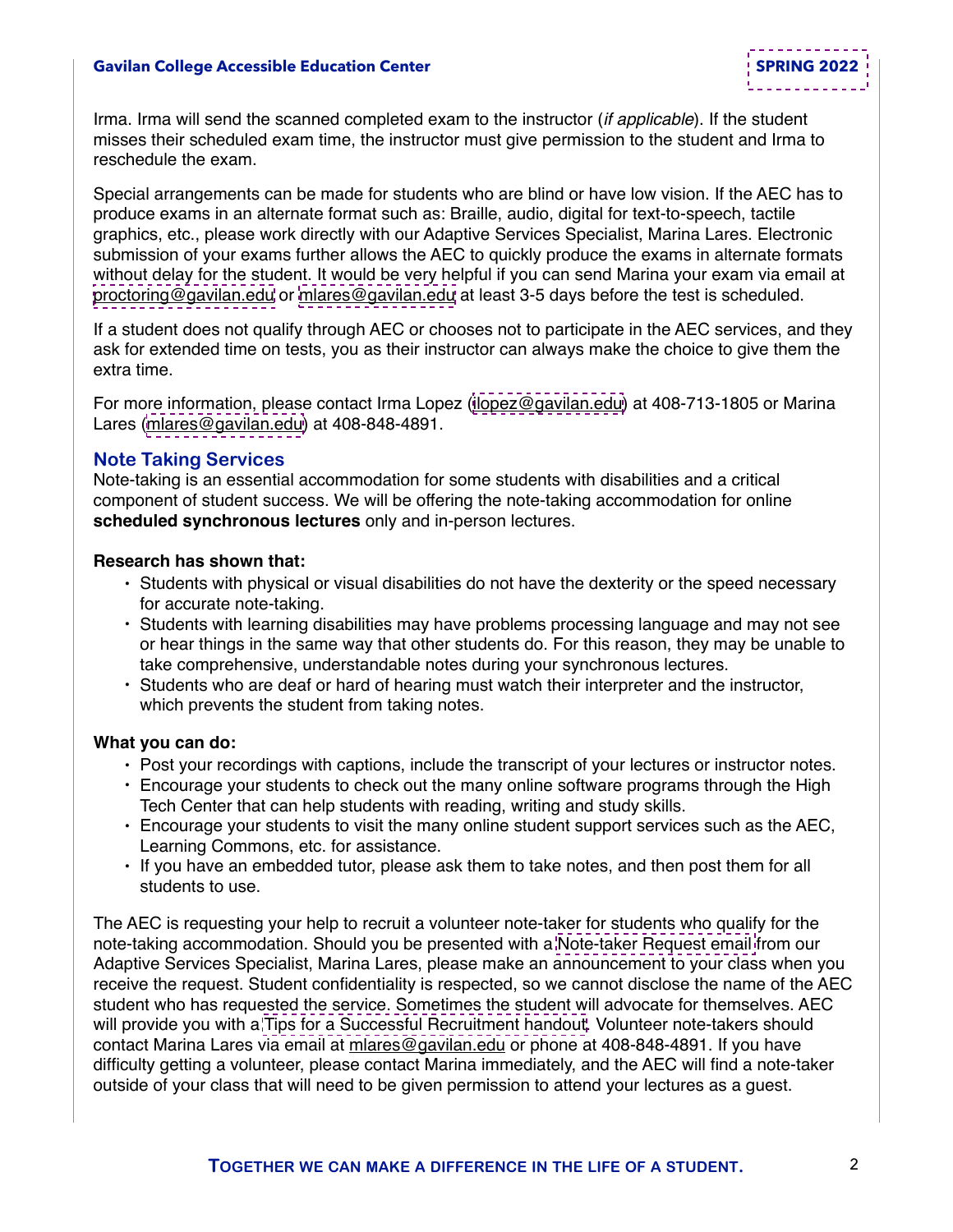#### <span id="page-2-0"></span>**Alternate Media Services for Students Who Are Blind or have Low Vision**

The High Tech Center provides students instructional access through its production of alternate formats (Braille, e-text, audio, large print, tactile graphics) for curriculum related material. If a student enrolled in your course needs materials produced in an alternate format, you will receive an email notification from Marina Lares. When eligible, the AEC student will need all course materials such as: syllabus, handouts, PowerPoints, quizzes and tests, in an alternate format that is appropriate for each student. When course materials are already in an accessible electronic format, then they can be altered quickly. If they are not accessible, then we have to produce the alternate media from the original documents. Since our goal is to provide immediate access to all learning, please send your materials in advance, so they can be produced in a timely manner. Options for delivery of the course materials include sending the files via e-mail to [mlares@gavilan.edu](mailto:mlares@gavilan.edu) or adding Marina to your Canvas shell to have direct access.

#### **Deaf and Hard of Hearing**

AEC provides educational sign-language interpreting and real-time captioning services to students who are deaf or hard-of-hearing. If requested, assist the student receiving interpreting services in finding a volunteer note-taker since they will be busy watching the interpreters. Remember all instructional and informational video media must be closed captioned. If you are going to use any web videos, streaming videos or pod-casts in your online class, you must have them captioned before they are used. We currently have funding for captioning online materials only, but it usually takes 4 weeks to apply for the grant. Contact Marina Lares and Jane Maringer-Cantu from the AEC or Sabrina Lawrence through the Teaching & Learning Center to start the Distance Education Captioning and Transcription (DECT) grant process.

#### **Creating Accessible Curriculum Materials**

Gavilan has a college-wide Section 508 policy to ensure access to District programs and services to individuals with disabilities, as guaranteed by Section 508 of the Rehabilitation Act and the ADA. Section 508 requires that all information and communication technology developed, used, maintained, or procured by public agencies receiving federal funds be accessible to people with disabilities. According to the ADA, some access examples include: curb cuts, accessible restrooms, electric doors and elevators. According to Section 508, areas of access include: closed captioned videos, accessible web pages, accessible online documents and course materials, access to software programs, and access to phones w/TTY capability, etc. For review of these accessibility guidelines, see our Information and Communications Technology (ICT) Accessibility & Acceptable Use website at [http://www.gavilan.edu/student/aec/accessibility.php.](http://www.gavilan.edu/student/aec/accessibility.php)

#### **Faculty Training Modules**

The UCSF Medical Student Disability Services and UCSF Student Disability Services have created a Disability Training Series for Faculty/Staff. The link to the modules is located on our AEC website at: [http://www.gavilan.edu/student/aec/training.php.](http://www.gavilan.edu/student/aec/training.php)

#### **Please Note:**

Accommodations for students with disabilities are vital to the student's success. In order for a student to receive services through AEC, they must provide a verification of disability. If a student does not qualify through AEC or chooses not to participate in the AEC program, *the college is still responsible for providing those services.* Please contact your Dean to assist you in providing those accommodations. AEC can act as a resource only.



**Visit us on the web at [www.gavilan.edu/student/aec/.](http://www.gavilan.edu/student/aec/)**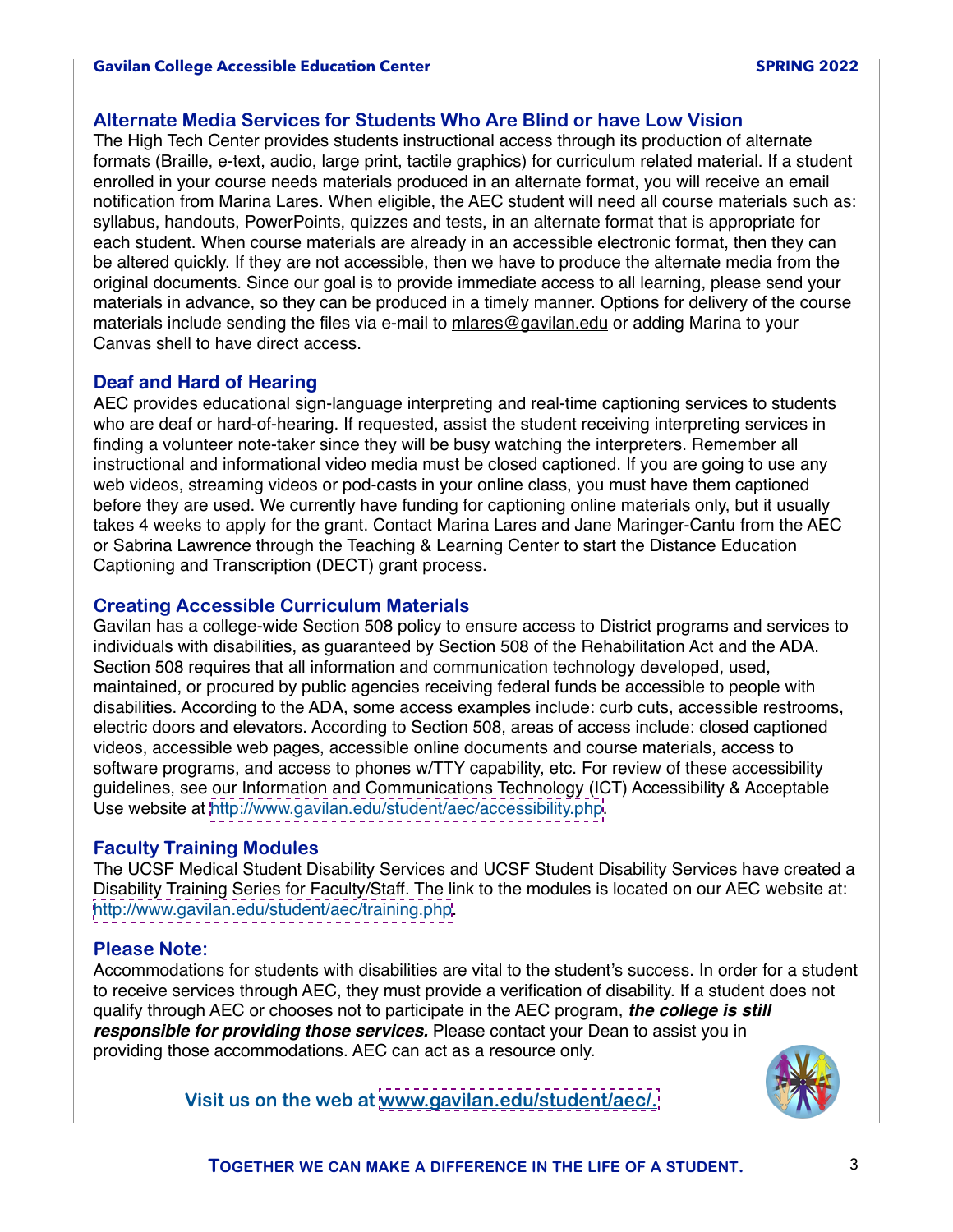<span id="page-3-0"></span>

#### **ACCESSIBLE EDUCATION CENTER (AEC) INSTRUCTOR GUIDELINES ONLINE TEST PROCTORING CENTER Spring 2022**

*We are trying to keep the same steps for the online exam process as our previous inhouse Test Proctoring Center, but some of the steps have changed. Please see below.*

#### *For students taking exams directly within Canvas:*

1. The student notifies Irma that they would like to receive the test proctoring accommodations with Gavilan ID and Course CRN, and then Irma will notify the instructor. *(Or the instructor notifies Irma that the student has asked for the service, so Irma contacts the student to confirm, and then she sends the testing accommodation confirmation email back to both the student and instructor).*

2. The instructor extends the time (double-time) directly in Canvas for the student. Here are the instructions: http://www.gavilan.edu/staff/tlc/canvas\_help/extra-time.php

#### *For Math or hard copy exams to be proctored in-person with Zoom:*

1. The student will make an appointment with Irma and schedule the exam.

2. Irma will provide the student with her Zoom ID meeting room link with the day/time confirmed.

3. The instructor will send Irma the exam and instructions along with an access code for the exam (*if applicable*).

4. The student will enter Irma's Zoom meeting room at the scheduled day/time.

5. Irma will ensure that the student's workspace is free of any books or notes and that the camera is set up to provide a good view of the student and their workspace.

6. At the beginning of the exam, Irma will give the student the access code for Canvas protected exams and the clock begins when the student starts reading the exam.

7. The student will access the exam and do the work on a separate sheet of paper.

8. When the student has completed the exam, they will scan and upload it directly into Canvas or send the file to Irma. Irma will send the scanned completed exam to the instructor (*if applicable*).

*Please contact Irma Lopez at ilopez@gavilan.edu directly, call her at 408-713-1805 or you can email proctoring@gavilan.edu if any questions.*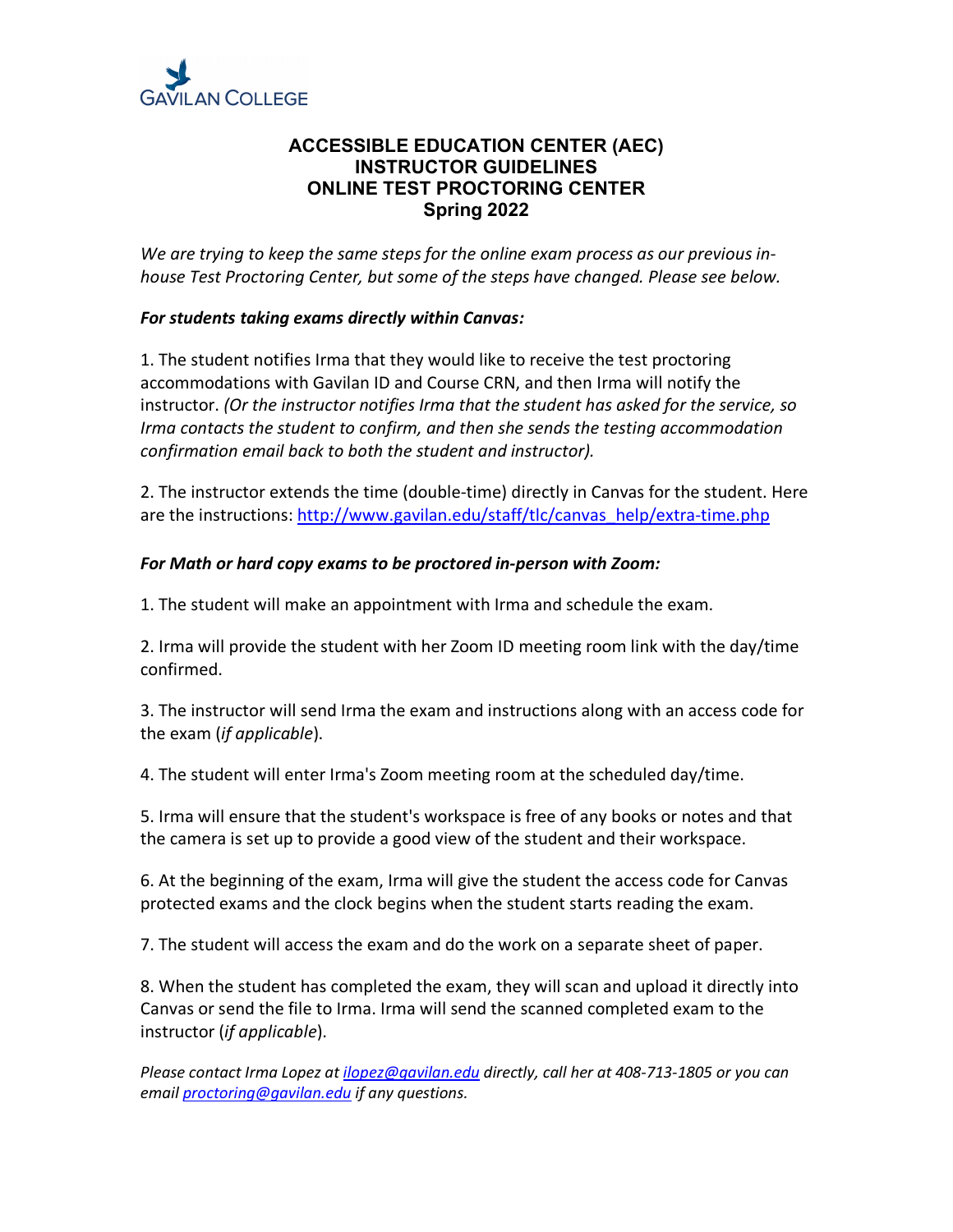<span id="page-4-0"></span>To: From: Marina Lares Accessible Education Center Date: 8/23/21 *Your help is urgently needed!* 

A student in your class on class on from from has requested a Note-taker. Student confidentiality is respected, so we cannot disclose their name. Note-taking is an essential accommodation for qualified students with disabilities. Providing *reasonable* accommodations for students with disabilities is a college responsibility and mandated by Federal legislation. The purpose of accommodations is to *equalize* the learning environment. This means the difference between a student in your class succeeding or failing. Without accommodations, the student is at a severe disadvantage.

*Research has shown that:* 

- *Students with disabilities who receive notes from a note-taker have more success in school.*
- *Some students with physical or visual disabilities do not have the dexterity or the speed necessary for accurate note-taking.*
- *Students with learning disabilities may have problems processing language and may not see or hear things in the same way that other students do. For this reason, they may be unable to take comprehensive, understandable notes during a class lecture.*
- *A student who is deaf or hard of hearing must watch their interpreter and the instructor, which prevents the student from taking notes.*

In order to provide this critical service, we would appreciate your cooperation in recruiting a note-taker ASAP. We have listed several incentives that you can offer your students below; however, any additional ones that you are willing to offer will be greatly appreciated.

#### **Please announce to your students:**

- **1. This volunteer service will look great on your resume and college applications. At the end of the semester, you will receive a verification of service letter along with a certificate.**
- **2. You will experience the satisfaction of knowing that you are doing something of great benefit for a fellow student.**
- **3. Volunteers can receive a \$50 voucher from the Gavilan bookstore for their service.**

Volunteer note-takers should contact Marina Lares via email  $mlares@gavilan.edu$  or phone (408) 848-4891. If you have difficulty getting a volunteer, please contact Marina immediately, and the AEC will find a note-taker outside of your class that will need to be given permission to attend your lectures as a guest.

Thank you for your cooperation and prompt attention to this matter.